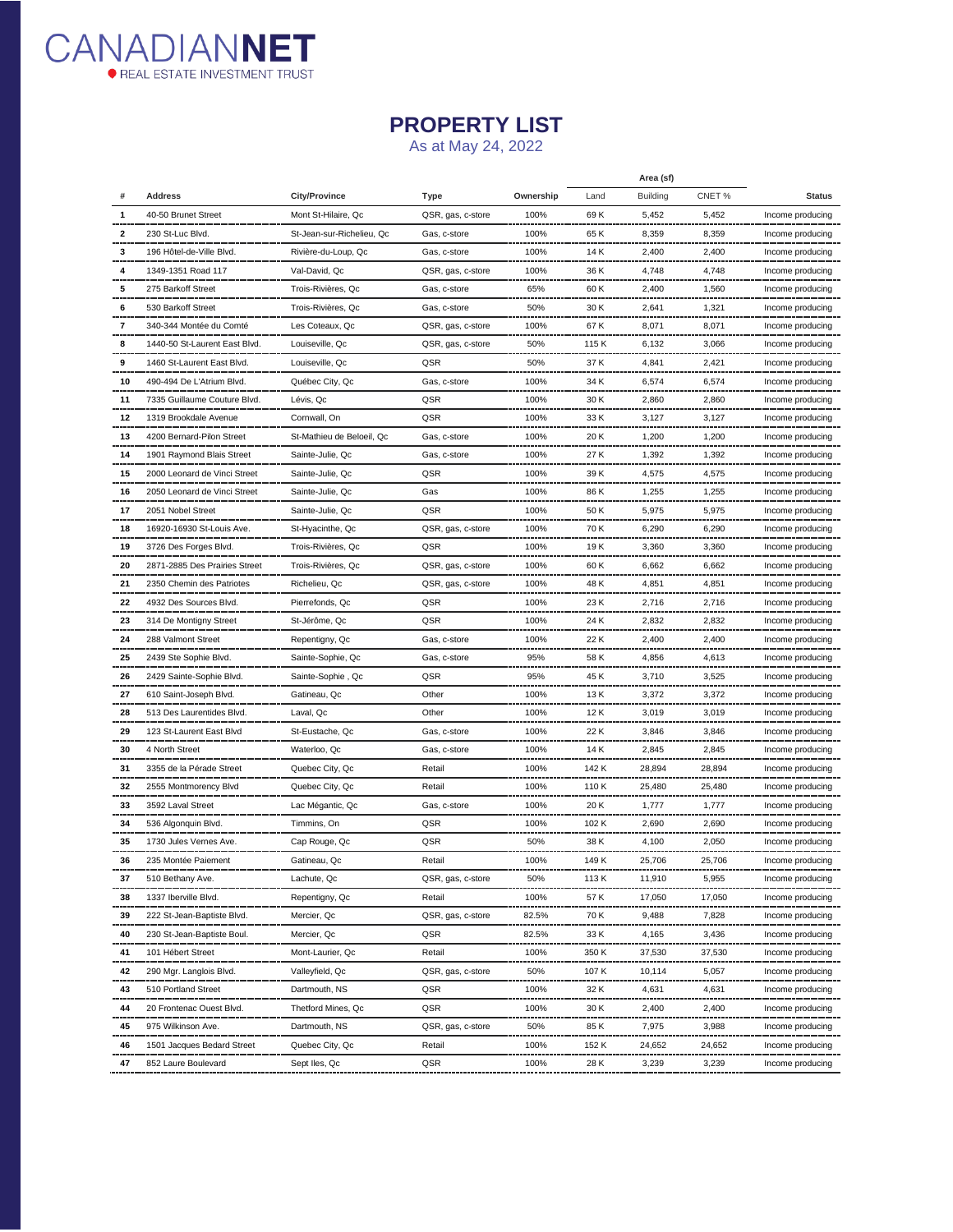

|    |                               |                         |                   |           | Area (sf) |                 |         |                   |
|----|-------------------------------|-------------------------|-------------------|-----------|-----------|-----------------|---------|-------------------|
|    | Address                       | <b>City/Province</b>    | Type              | Ownership | Land      | <b>Building</b> | CNET%   | <b>Status</b>     |
| 48 | 87-91 Starrs Road             | Yarmouth, NS            | Gas, c-store      | 100%      | 62 K      | 3,335           | 3,335   | Income producing  |
| 49 | 4675 Shawinigan Sud Blvd.     | Shawinigan, Qc          | QSR, gas, c-store | 50%       | 101 K     | 7,126           | 3,563   | Income producing  |
| 50 | 480 Bethany Ave.              | Lachute, Qc             | Retail            | 100%      | 492 K     | 75,681          | 75,681  | Income producing  |
| 51 | 484 Bethany Ave.              | Lachute, Qc             | QSR               | 100%      | 32 K      | 3,037           | 3,037   | Income producing  |
| 52 | 2077 Laurentides Blvd.        | Laval, Qc               | Retail            | 100%      | 31 K      | 9,462           | 9,462   | Income producing  |
| 53 | 111-117 Desjardins Bvld.      | Maniwaki, Qc            | Retail            | 100%      | 45 K      | 16,085          | 16,085  | Income producing  |
| 54 | 550 Laflèche Boulevard        | Baie Comeau, Qc         | Retail            | 100%      | 102 K     | 19,676          | 19,676  | Income producing  |
| 55 | 304 LaSalle Boulevard         | Baie Comeau, Qc         | QSR               | 100%      | 13 K      | 3,300           | 3,300   | Income producing  |
| 56 | 35 route 201                  | Coteau-du-Lac, Qc       | QSR, gas, c-store | 50%       | 31 K      | 4,500           | 2,250   | Income producing  |
| 57 | 835 Lucien Chenier            | Farnham, Qc             | QSR, gas, c-store | 100%      | 89 K      | 7,000           | 7,000   | Income producing  |
| 58 | 24 Miikana Way                | Kenora, On              | Retail            | 100%      | 534 K     | 80,881          | 80,881  | Income producing  |
| 59 | 1410 Principale Street        | St-Etienne-des-Grès, Qc | QSR, gas, c-store | 75%       | 26 K      | 4,122           | 3,092   | Income producing  |
| 60 | 2505 Saint-Louis Street       | Gatineau, Qc            | Retail            | 100%      | 88 K      | 25,389          | 25,389  | Income producing  |
| 61 | 124 Beech Hill Road           | Antigonish, NS          | QSR, gas, c-store | 50%       | 176 K     | 4,040           | 2,020   | Income producing  |
| 62 | 16670 Des Acadiens Blvd.      | Bécancour, Qc           | QSR, gas, c-store | 75%       | 14 K      | 3,600           | 2,700   | Income producing  |
| 63 | 1875 Sainte-Marguerite Street | Trois-Rivières, Qc      | Gas, c-store      | 75%       | 19 K      | 2,400           | 1,800   | Income producing  |
| 64 | 5100 Wilfrid Hamel Blvd.      | Quebec City, Qc         | Gas, c-store      | 50%       | 26 K      | 3,077           | 1,539   | Income producing  |
| 65 | 369 St-Charles Street West    | Longueuil, Qc           | Gas, c-store      | 50%       | 15 K      | 2,578           | 1,289   | Income producing  |
| 66 | 1305-1375 Sherbrooke Street   | Magog, Qc               | QSR, gas, c-store | 50%       | 38 K      | 8,900           | 4,450   | Income producing  |
| 67 | 250 Saint-Antoine Nord Street | Lavaltrie, Qc           | Retail            | 100%      | 87 K      | 22,794          | 22,794  | Income producing  |
| 68 | 524-534 Saint-Joseph Blvd.    | Drummondville, Qc       | QSR               | 50%       | 26 K      | 7,684           | 3,842   | Income producing  |
| 69 | 570 Saint-Joseph Blvd.        | Drummondville, Qc       | QSR               | 50%       | 52 K      | 3,855           | 1,928   | Income producing  |
| 70 | 491 Seigneuriale Street       | Quebec City, Qc         | Retail            | 100%      | 103 K     | 21,303          | 21,303  | Income producing  |
| 71 | 150 St-Alphonse Blvd.         | Roberval, Qc            | Retail            | 100%      | 207 K     | 43,378          | 43,378  | Income producing  |
| 72 | 15 McChesney Ave.             | Kirkland Lake, ON       | Retail            | 100%      | 200 K     | 45,157          | 45,157  | Income producing  |
| 73 | 394 Westville Road            | New Glasgow, NS         | Retail            | 100%      | 487 K     | 90,800          | 90,800  | Income producing  |
| 74 | 1225 Kings Street             | Sydney, NS              | Retail            | 100%      | 155 K     | 47,189          | 47,189  | Income producing  |
| 75 | 476-478 Ch. Knowlton          | Lac Brome, Qc           | QSR, gas, c-store | 100%      | 51 K      | 4,500           | 4,500   | Income producing  |
| 76 | 14 Sunset Road                | Pictou, NS              | QSR, gas, c-store | 50%       | 129 K     | 5,460           | 2,730   | Income producing  |
| 77 | Laurier Boulevard             | Terrebonne, Qc          | QSR               | 40%       | 35 K      | 3,885           | 1,554   | Under development |
| 78 | 7751-7811 Roi-Rene Blvd.      | Anjou, Qc               | QSR               | 40%       | 33 K      | 5,800           | 2,320   | Under development |
| 79 | 10 700 Ch. Cote-de-Liesse     | Lachine, Qc             | Gas               | 100%      | 37 K      | 395             | 395     | Income producing  |
| 80 | 860 rue d'Alma                | Saguenay, Qc            | QSR               | 40%       | 40 K      | 3,885           | 1,554   | Income producing  |
| 81 | 135 Barton Street East        | Hamilton, ON            | Retail            | 100%      | 153 K     | 37,509          | 37,509  | Income producing  |
| 82 | 95-103 Water Street North     | Cambridge, ON           | Retail            | 100%      | 122 K     | 38,500          | 38,500  | Income producing  |
| 83 | 107 Bridge Street             | Dunnville, ON           | Retail            | 100%      | 91 K      | 27,651          | 27,651  | Income producing  |
| 84 | 199 Simcoe Avenue             | Keswick, ON             | Retail            | 100%      | 106 K     | 27,838          | 27,838  | Income producing  |
| 85 | 1035 Wilfrid-Hamel Blvd.      | Quebec City, Qc         | Retail            | 100%      | 98 K      | 27,400          | 27,400  | Income producing  |
| 86 | 2 Saint-Martin Street         | Bromont, Qc             | QSR               | 100%      | 6 K       | 5,703           | 5,703   | Income producing  |
| 87 | Rue Serge Pepin               | Beloeil, Qc             | QSR               | 40%       | 25 K      | 3,885           | 1,554   | Under development |
| 88 | Montée des Pionniers          | Terrebonne, Qc          | QSR               | 40%       | 24 K      | 3,885           | 1,554   | Under development |
| 89 | 160 Chem. Du Lac Millette     | St-Sauveur, Qc          | Retail            | 40%       | 4 K       | 4,376           | 1,750   | Income producing  |
| 90 | 3718 Harvey Blvd.             | Saguenay, Qc            | QSR               | 40%       |           | 4,400           |         |                   |
| 91 |                               | Collingwood, ON         | Retail            | 100%      | 46 K      |                 | 1,760   | Under development |
| 92 | 10 Cambridge Street           | Verchères, Qc           |                   |           | 496 K     | 111,118         | 111,118 | Income producing  |
|    | 617 -639 Duvernay Street"     |                         | Retail            | 100%      | 105 K     | 29,904          | 29,904  | Income producing  |
| 93 | Albiny-Paquette Blvd.         | Mont-Laurier, Qc        | QSR               | 40%       | 68 K      | 3,885           | 1,554   | Under development |
| 94 | 2085 Mellon Blvd.             | Saguenay, Qc            | Retail            | 100%      | 159 K     | 38,064          | 38,064  | Income producing  |
| 95 | 2095 Mellon Blvd.             | Saguenay, Qc            | Other             | 100%      | 33 K      | 4,016           | 4,016   | Income producing  |